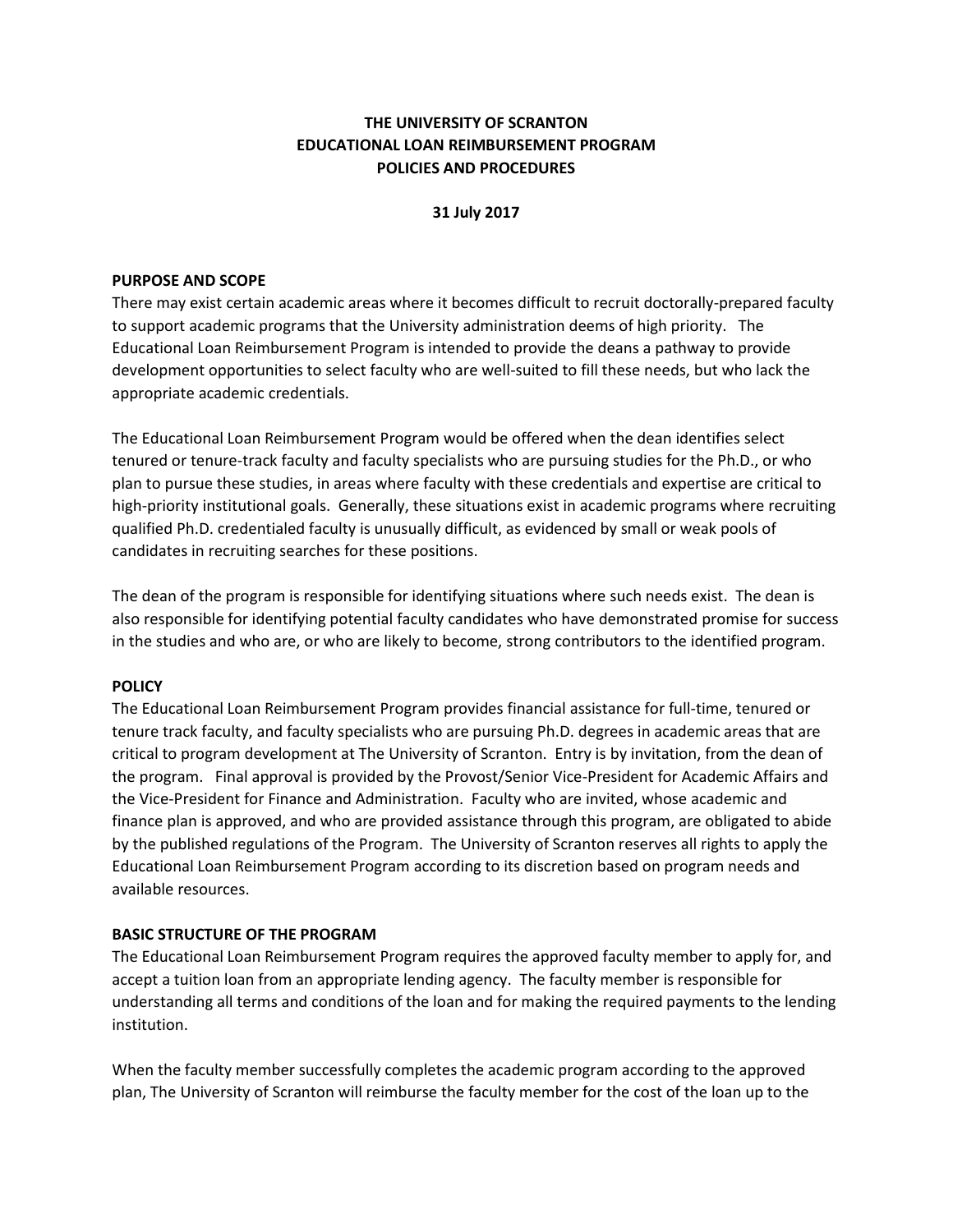amount specified in the individual Education Loan Reimbursement Program Agreement. Under the reimbursement schedule, the University will reimburse the faculty member for 20% of the agreed amount for each full year of service to the University following the award of the degree. Reimbursements cease should the faculty member separate from the University prior to full reimbursement.

**The Program may be modified to meet specific situations. Whether to make modifications is at the sole discretion of the University. If the University is willing to make a modification, it must be approved, in writing, and signed by the dean, the faculty member, the Provost/SVPAA, and the VP for Finance and Administration.** 

## **REVIEW PROCEDURE**

- 1. Faculty who are invited by their dean to enter the Educational Loan Reimbursement Program must collaborate with the dean to develop a description of the academic program they intend to pursue. The description must include the program course of study, the institution, and the intended timeline. Estimated costs and the total amount requested from the Educational Loan Reimbursement Program must be included with the academic program description. Financial assistance is applied to tuition costs only.
- 2. The description and other appropriate accompanying documents are reviewed by the faculty member's dean who will provide a final recommendation to the Provost/Senior Vice-President for Academic Affairs, and the Vice-President for Finance and Administration. The recommendation must include a justification of the need for the doctorally-qualified faculty member.
- 3. The Provost/SVPAA will notify the faculty member and the dean, in writing, of the decision to approve, or not, the proposed program of study and the financial components. The notification will include the amount of financial reimbursement that will be provided.

## **PROCESS FOR MANAGING THE FINANCIAL REIMBURSEMENT**

- 1. Upon approval by the Provost/SVPAA and the Vice-President for Finance and Administration, the faculty member must complete and sign the Educational Loan Reimbursement Program Agreement form which is appended to this policy. This form includes pertinent information regarding the degree, the institution where the faculty member is studying, and the lending institution where the faculty member will obtain her/his loan.
- 2. The faculty member is responsible for acquiring the loan from an appropriate lending institution directly and according to the loan schedule. Upon awarding of the specified degree, the University of Scranton will communicate to the faculty member the reimbursement schedule. Reimbursement will not cover any penalties or other costs associated with late payment or default by the faculty member. Those costs rest solely with the faculty member. The total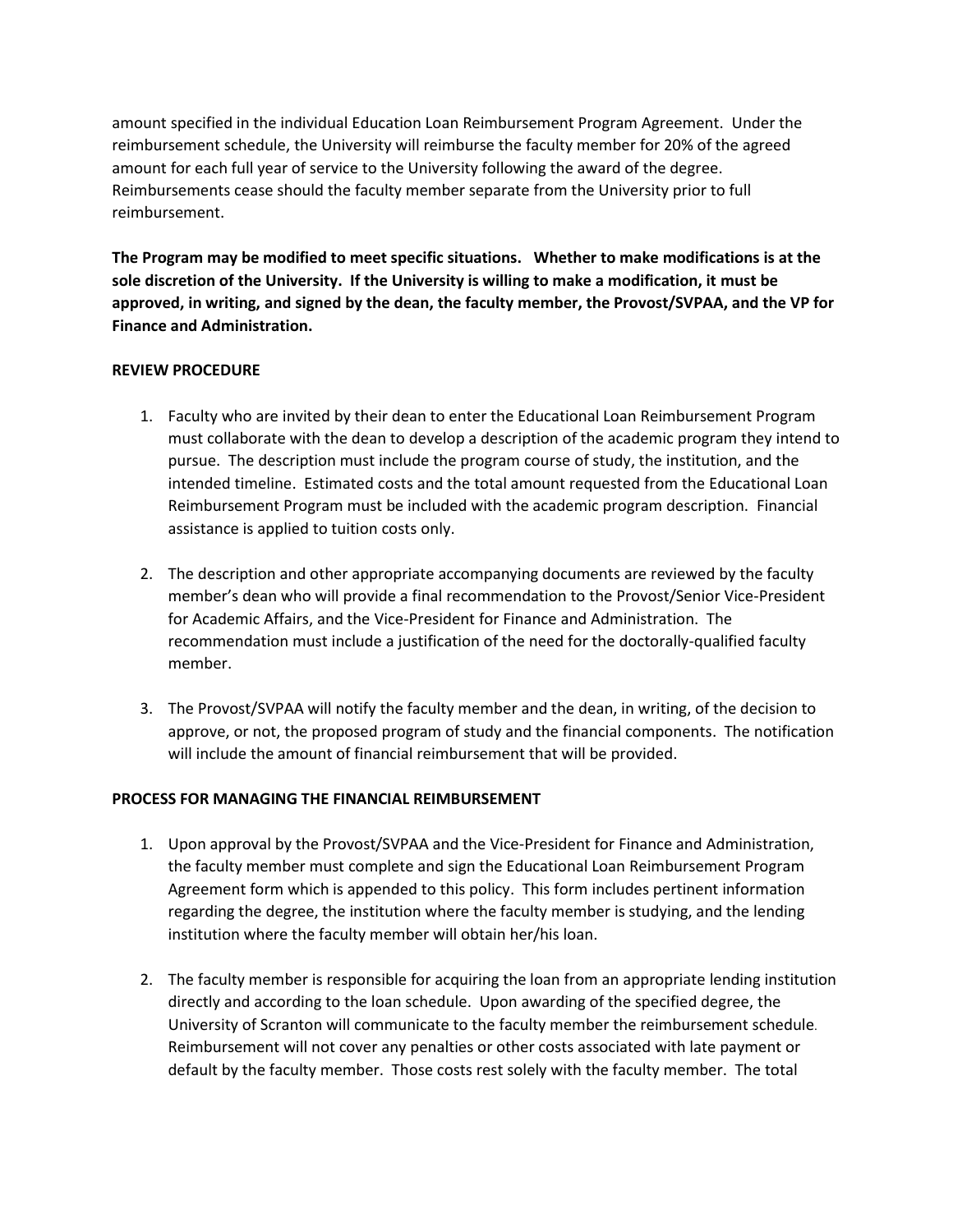reimbursement amount made to the faculty member over the course of their program will not exceed the amount in the original agreement.

- 3. The terms of the Agreement must be met in order for the faculty member to remain qualified for the reimbursement following completion of the degree. This includes, but is not limited to, the specific degree and the timetable for completion.
- 4. The University of Scranton will reimburse the faculty member 20% of the total amount listed in the Educational Loan Reimbursement Program Agreement for each full year of service (academic year of service) to the University following the award of the degree as defined in the Agreement. Reimbursement ceases when the full amount is paid or if the faculty member separates from The University of Scranton prior to full reimbursement.
- 5. Following separation, or if the terms of the Agreement are not met, the faculty member retains all responsibility for completing the loan conditions with the lending institution. The University has no relationship with the lending institution and shall not be responsible to a lending institution under this policy.
- 6. University payments to the individual faculty are considered taxable income to the faculty member and will be treated as such by the University for tax reporting purposes. Faculty member should consider this, and discuss any tax implications with a tax advisor.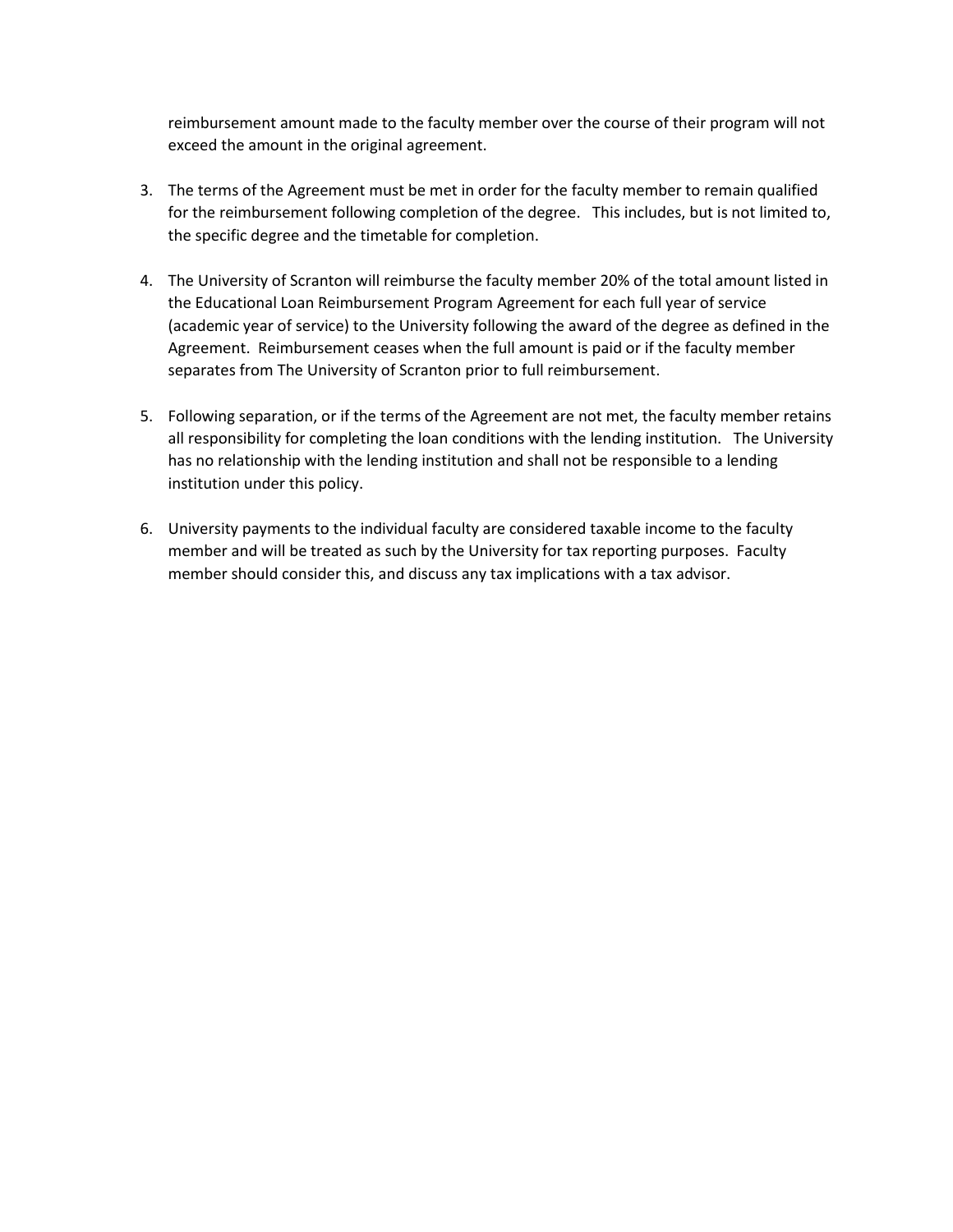# EDUCATIONAL LOAN REIMBURSEMENT PROGRAM AGREEMENT FORM (THIRD PARTY LENDING INSTITUTION)

| <u>,这就是一个人的人,我们就是一个人的人,我们就是一个人的人,我们就是一个人的人,我们就是一个人的人,我们就是一个人的人,我们就是一个人的人,我们就是</u> |                                                                                  |  |
|-----------------------------------------------------------------------------------|----------------------------------------------------------------------------------|--|
|                                                                                   |                                                                                  |  |
|                                                                                   |                                                                                  |  |
|                                                                                   | ,我们也不能在这里的时候,我们也不能在这里的时候,我们也不能会在这里,我们也不能会不能会不能会不能会。""我们的人,我们也不能会不能会不能会不能会不能会不能会不 |  |
|                                                                                   |                                                                                  |  |
|                                                                                   |                                                                                  |  |
| Name of borrower(s) on the loan                                                   |                                                                                  |  |